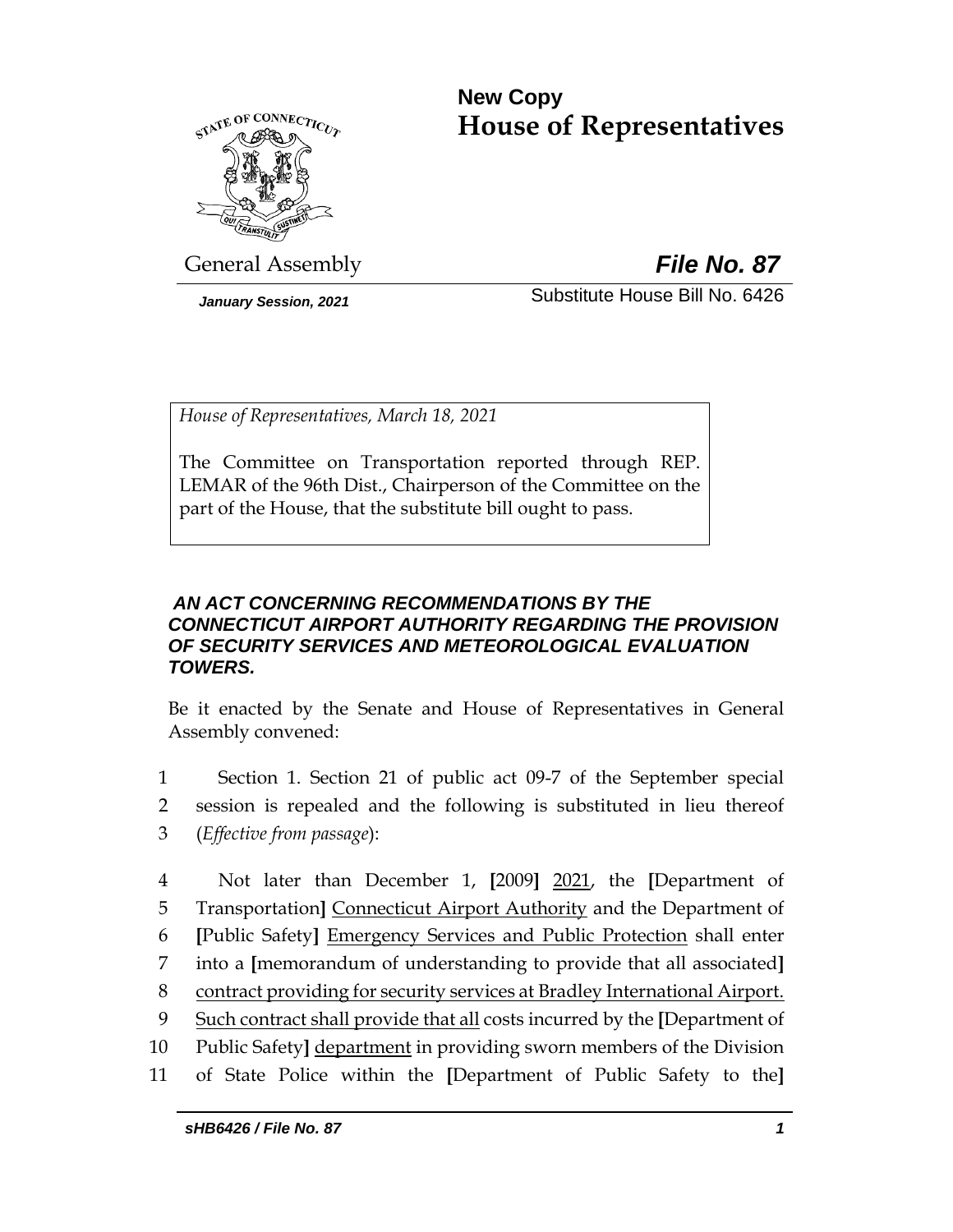department to Bradley International Airport for the purposes of security

services shall be paid from the Bradley Enterprise Fund. Any payment

14 made pursuant to the contract shall be in compliance with all applicable

federal laws, regulations and guidelines.

 Sec. 2. Section 2-90b of the general statutes is repealed and the following is substituted in lieu thereof (*Effective from passage*):

 The Auditors of Public Accounts shall biennially conduct an audit of reimbursements made from the Bradley Enterprise Fund to the Department of Emergency Services and Public Protection to cover the cost of Troop **[**W**]** H operations carried out in accordance with the **[**memorandum of understanding**]** contract between the Department of Emergency Services and Public Protection and the **[**Department of Transportation**]** Connecticut Airport Authority.

 Sec. 3. (NEW) (*Effective October 1, 2021*) (a) For the purposes of this section, "meteorological evaluation tower" means a structure that (1) is self-standing or supported by guy wires or anchors, (2) is not more than six feet in diameter at the base, and (3) has accessory facilities on which an antenna, sensor, camera, meteorological instrument or other equipment is mounted for the purpose of documenting whether a site has sufficient wind resources for the operation of a wind turbine generator. "Meteorological evaluation tower" does not include (A) a structure that is located adjacent to a building, including a barn or an electric utility substation, or in the curtilage of a residence, (B) a tower regulated by the Federal Communications Commission, or (C) a tower used primarily to support telecommunications equipment or provide commercial mobile radio service or commercial mobile data service, as such terms are defined in 47 CFR 20.3, as amended from time to time.

 (b) A meteorological evaluation tower that is at least fifty feet but not more than two hundred feet in height above ground level: (1) Shall be painted in equal alternating bands of aviation orange and white, beginning with aviation orange at the top of the tower; (2) shall have aviation orange marker balls installed and displayed in accordance with the standards contained in current federal regulations and Federal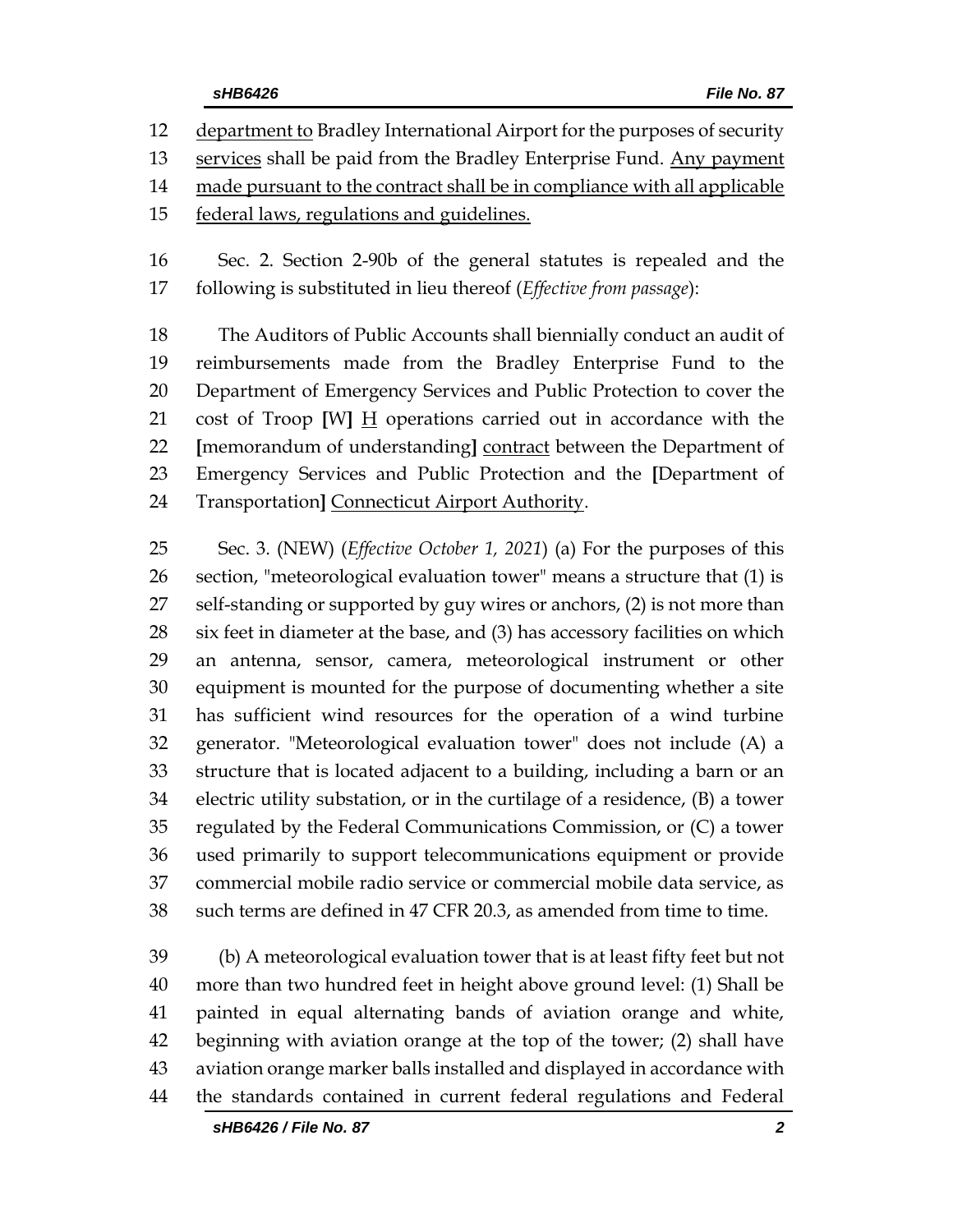Aviation Administration advisory circulars; and (3) may not be supported by guy wires unless the guy wires have a seven-foot-long safety sleeve at each anchor point that extends from the anchor point along each guy wire attached to the anchor point.

 (c) Any person who owns, operates or erects a meteorological evaluation tower in violation of any provision of subsection (b) of this section shall be subject to a civil penalty of (1) not more than five hundred dollars if such violation results in no physical injury, as defined in section 53a-3 of the general statutes, to another person, (2) not more than one thousand dollars if such violation results in physical injury to another person, (3) not more than five thousand dollars if such violation results in serious physical injury, as defined in section 53a-2 of the general statutes, to another person, and (4) not more than ten thousand dollars if such violation results in the death of another person.

| This act shall take effect as follows and shall amend the following<br>sections: |                     |                                                   |  |  |
|----------------------------------------------------------------------------------|---------------------|---------------------------------------------------|--|--|
| Section 1                                                                        | <i>from passage</i> | PA 09-7 of the<br>September Sp. Sess., Sec.<br>21 |  |  |
| Sec. 2                                                                           | from passage        | $2-90b$                                           |  |  |
| Sec. 3                                                                           | October 1, 2021     | New section                                       |  |  |

# *Statement of Legislative Commissioners:*

In Section 3(c), "violates" was changed to "owns, operates or erects a meteorological evaluation tower in violation of" for accuracy.

*TRA Joint Favorable Subst.*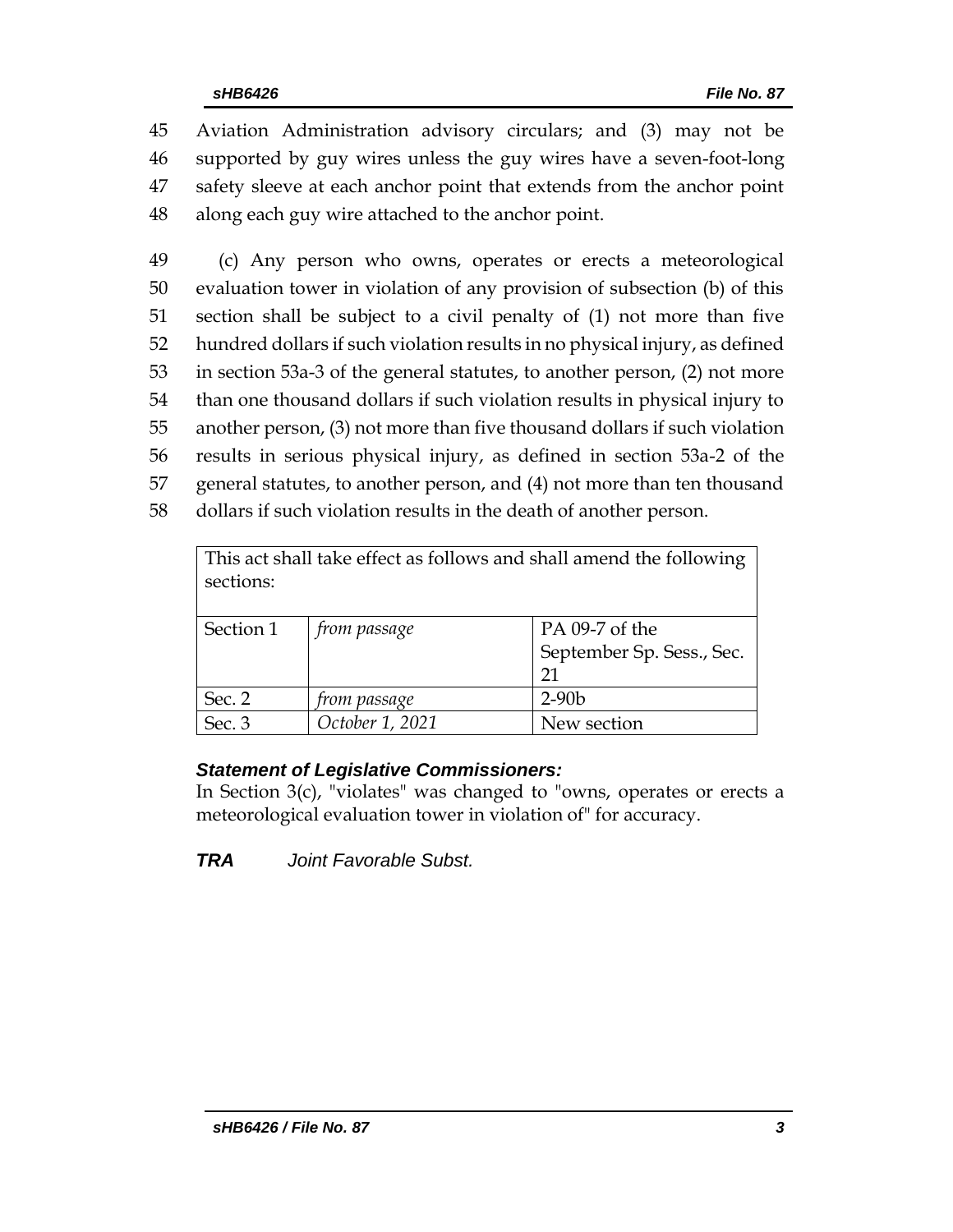*The following Fiscal Impact Statement and Bill Analysis are prepared for the benefit of the members of the General Assembly, solely for purposes of information, summarization and explanation and do not represent the intent of the General Assembly or either chamber thereof for any purpose. In general,*  fiscal impacts are based upon a variety of informational sources, including the analyst's professional *knowledge. Whenever applicable, agency data is consulted as part of the analysis, however final products do not necessarily reflect an assessment from any specific department.*

# *OFA Fiscal Note*

#### *State Impact:*

| <b>Agency Affected</b>        | <b>Fund-Effect</b> | FY 22 \$ | FY 23 \$ |
|-------------------------------|--------------------|----------|----------|
| Resources of the General Fund | GF - Potential     | Minimal  | Minimal  |
|                               | Revenue Gain       |          |          |

Note: GF=General Fund

#### *Municipal Impact:* None

#### *Explanation*

The bill creates new violations for marking requirements and, to the extent that offenders are fined, results in potential minimal revenue.

The bill also makes technical changes to the relationship between the Connecticut Airport Authority and the Department of Emergency Services and Public Protection regarding security services at Bradley International Airport, which are not anticipated to result in a fiscal impact to the state.

### *The Out Years*

The annualized ongoing fiscal impact identified above would continue into the future subject to the number of violations.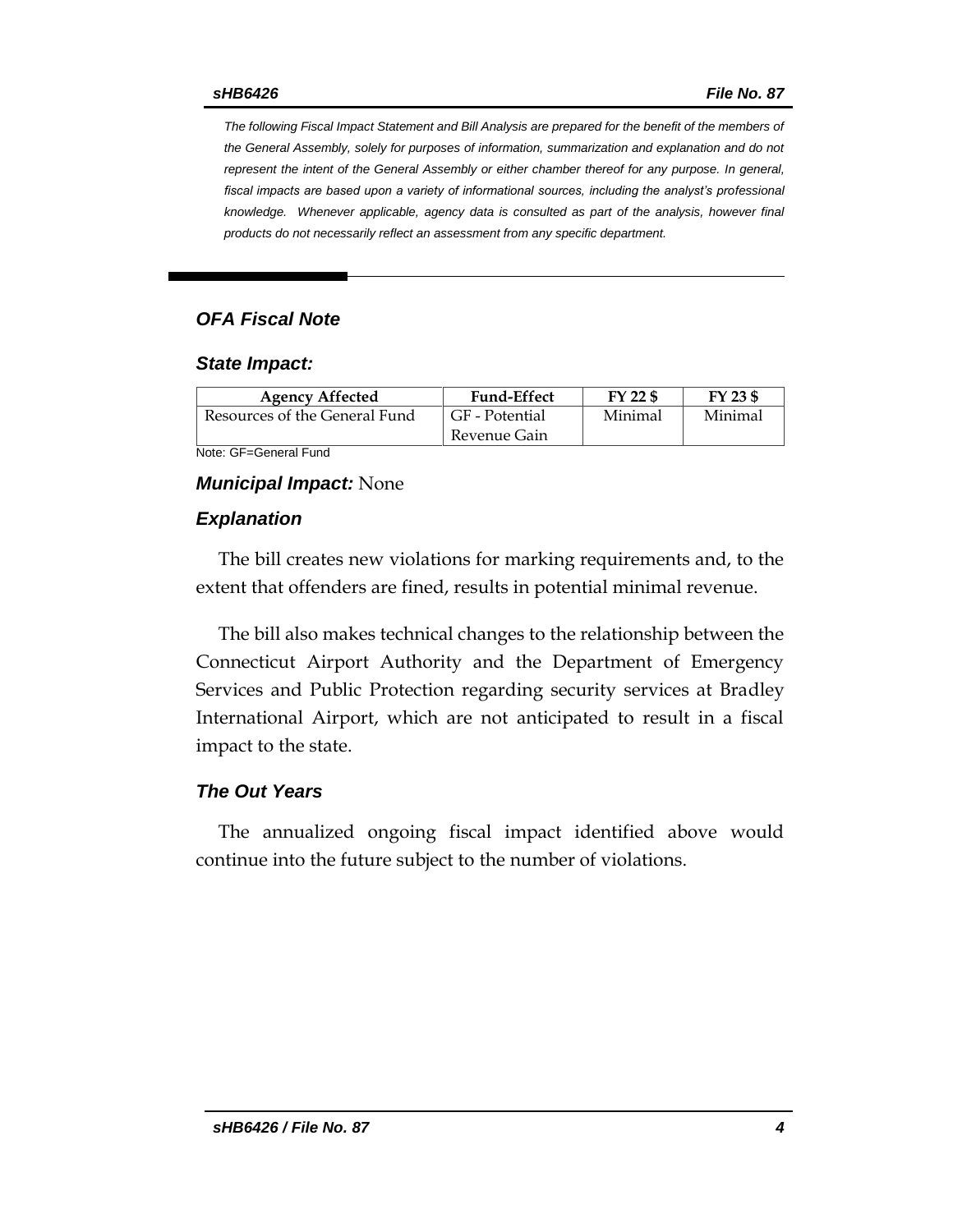# **OLR Bill Analysis sHB 6426**

## *AN ACT CONCERNING RECOMMENDATIONS BY THE CONNECTICUT AIRPORT AUTHORITY REGARDING THE PROVISION OF SECURITY SERVICES AND METEOROLOGICAL EVALUATION TOWERS.*

### **SUMMARY**

This bill establishes marking requirements for "meteorological evaluation towers" (METs) that are 50 to 200 feet above ground level. These towers are not subject to the Federal Aviation Administration's (FAA) air hazard evaluation process, or any compulsory marking, because they are below the height threshold (see BACKGROUND). The bill's marking requirements correspond to FAA guidance on the voluntary marking of METs.

Under the bill, anyone who owns, operates, or erects an MET and does not mark or erect it as the bill requires is subject to the following civil penalties: (1) up to \$500 if the violation does not result in physical injury, (2) up to \$1,000 if it results in physical injury to another person, (3) up to \$5,000 if its results in serious physical injury to another person, and (4) up to \$10,000 if it results in another person's death (see BACKGROUND).

The bill also (1) updates a special act regarding payments for state police security services at Bradley International Airport ("Bradley Airport") and (2) makes technical and conforming changes.

EFFECTIVE DATE: October 1, 2021, except that the provision on security services at Bradley Airport is effective upon passage.

# **METEOROLOGICAL EVALUATION TOWER MARKING** *METs Defined*

*sHB6426 / File No. 87 5* Under the bill, an MET is a structure that (1) is self-standing or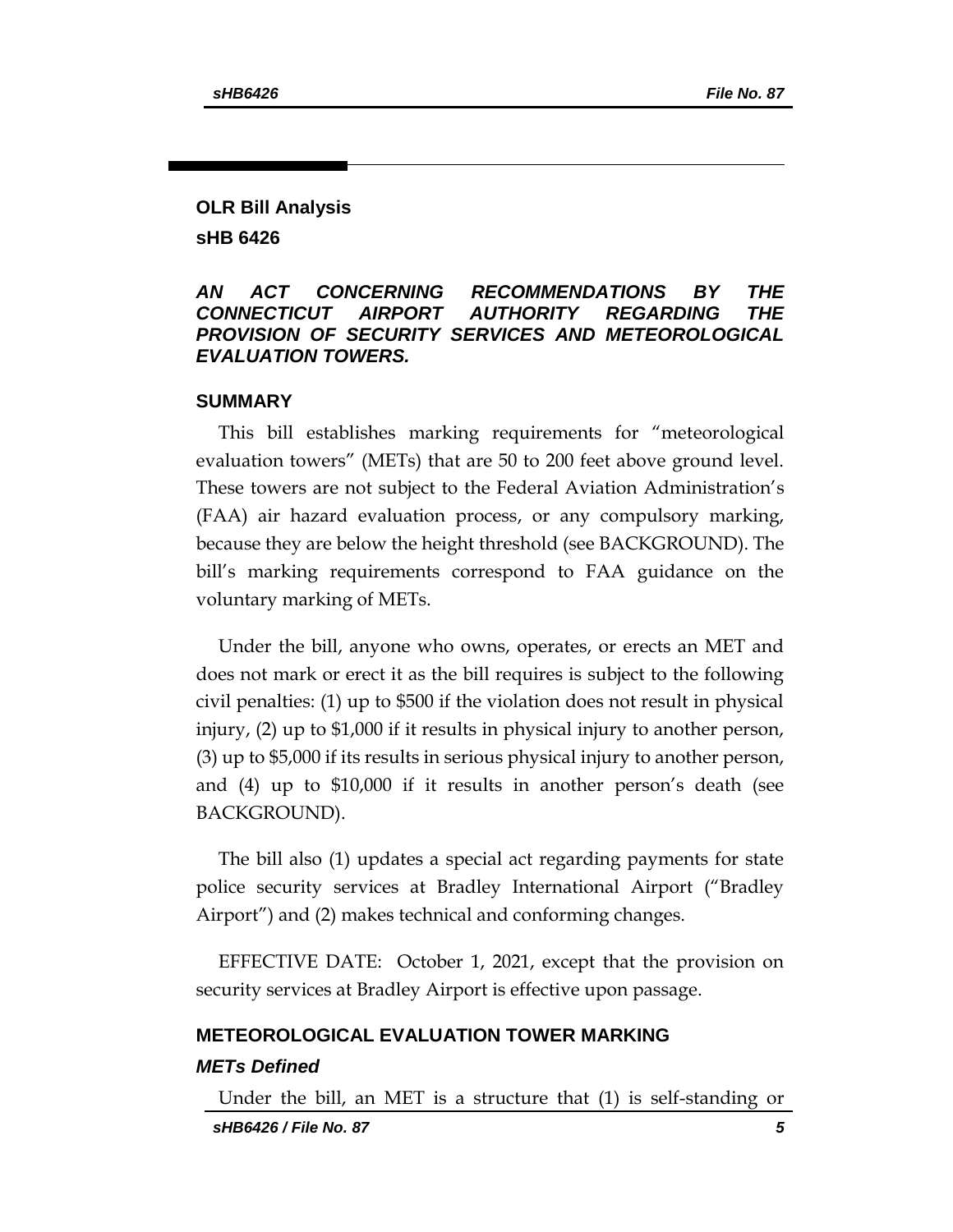supported by guy wires or anchors; (2) is six feet or less in diameter at the base; and (3) has accessory facilities on which an antenna, sensor, camera, meteorological instrument, or other equipment is mounted to document whether a site has enough wind resources to operate a wind turbine generator.

METs do not include (1) structures adjacent to a building, including a barn, electric utility substation, or a residence's curtilage; (2) a tower regulated by the Federal Communications Commission (FCC); or (3) a tower used primarily to support telecommunications equipment or provide commercial mobile radio service or commercial mobile data service, as defined under FCC regulations.

# *MET Marking Requirements*

Under the bill, METs must:

- 1. be painted in equal, alternating bands of aviation orange and white, beginning with orange at the top of the tower;
- 2. have aviation orange marker balls installed and displayed in accordance with FAA regulations and advisory circulars; and
- 3. not be supported by guy wires, unless the wires have, at each anchor point, a seven-foot-long safety sleeve that extends from the anchor point along each attached wire.

These marking requirements correspond to those recommended in the FAA's Obstruction Lighting and Marking advisory circular  $(70/7460-1L)$ .

# **SECURITY SERVICES AT BRADLEY INTERNATIONAL AIRPORT**

The bill updates a 2009 special act provision on state police security services at Bradley Airport that required the Department of Transportation to enter into a memorandum of understanding providing that call costs incurred by the Department of Public Safety for state police security services be paid from the Bradley Enterprise Fund. However, federal airport revenue diversion laws allow airport funds to